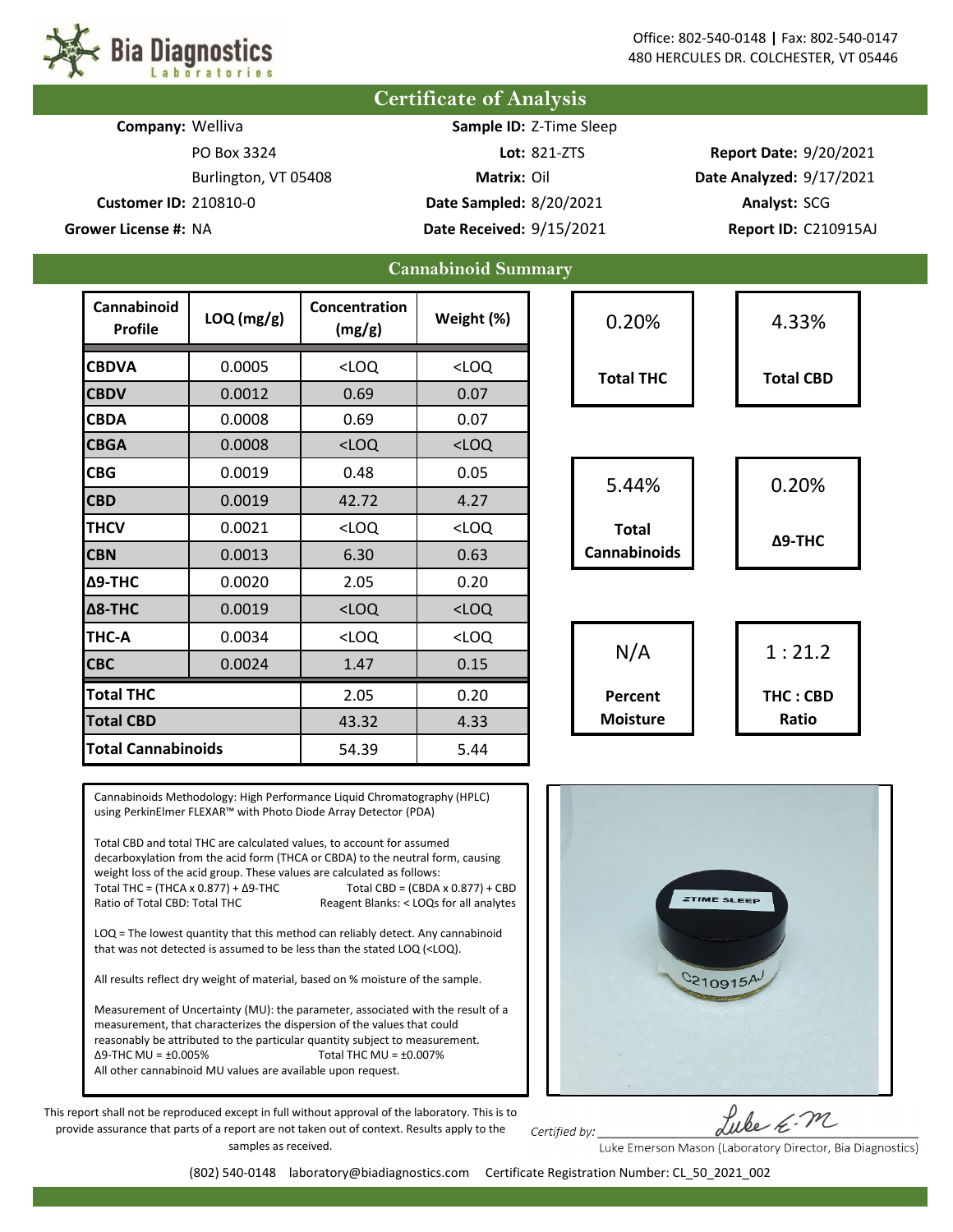

| <b>Certificate of Analysis</b>                                      |                             |            |                                                                                                                                         |                                                        |                                             |                                                                 |                                                                         |  |
|---------------------------------------------------------------------|-----------------------------|------------|-----------------------------------------------------------------------------------------------------------------------------------------|--------------------------------------------------------|---------------------------------------------|-----------------------------------------------------------------|-------------------------------------------------------------------------|--|
|                                                                     | Company: Welliva            |            |                                                                                                                                         | Sample ID: Z-Time Sleep                                |                                             |                                                                 |                                                                         |  |
| PO Box 3324<br><b>Customer ID: 210810-0</b><br>Grower License #: NA |                             |            |                                                                                                                                         | Lot: 821-ZTS                                           |                                             | <b>Report Date: 8/20/2021</b>                                   |                                                                         |  |
| Burlington, VT 05408                                                |                             |            | Matrix: Oil                                                                                                                             |                                                        |                                             | Date Analyzed: 8/18/2021                                        |                                                                         |  |
|                                                                     |                             |            | Date Sampled: NA                                                                                                                        |                                                        |                                             | Analyst: CDF                                                    |                                                                         |  |
|                                                                     |                             |            | Date Received: 8/16/2021                                                                                                                |                                                        |                                             |                                                                 | Report ID: C210816AH                                                    |  |
| Pesticides/Mycotoxins Summary                                       |                             |            |                                                                                                                                         |                                                        |                                             |                                                                 |                                                                         |  |
|                                                                     | <b>Category II Residual</b> |            |                                                                                                                                         |                                                        |                                             |                                                                 |                                                                         |  |
|                                                                     | <b>Pesticide</b>            | LOQ (ppb)  | <b>Concentration (ppb)</b>                                                                                                              | <b>Category II Mycotoxin</b>                           |                                             | LOQ (ppb)                                                       | <b>Concentration (ppb)</b>                                              |  |
|                                                                     | <b>Abamectin</b>            | 10.0       | $<$ LOQ                                                                                                                                 | <b>Ochratoxin A</b>                                    |                                             | 2.0                                                             | $<$ LOQ                                                                 |  |
|                                                                     | Acephate                    | 1.0        | $<$ LOQ                                                                                                                                 | <b>Aflatoxin B1</b>                                    |                                             | 0.2                                                             | $<$ LOQ                                                                 |  |
|                                                                     | Acequinocyl                 | 1.0        | $<$ LOQ                                                                                                                                 | <b>Alfatoxin B2</b>                                    |                                             | 1.0                                                             | $<$ LOQ                                                                 |  |
|                                                                     | Acetamiprid                 | 1.0        | $<$ LOQ                                                                                                                                 | <b>Alfatoxin G1</b>                                    |                                             | 0.2                                                             | $<$ LOQ                                                                 |  |
| Azoxystrobin                                                        |                             | 1.0        | $<$ LOQ                                                                                                                                 | <b>Alfatoxin G2</b>                                    |                                             | 1.0                                                             | $<$ LOQ                                                                 |  |
|                                                                     | <b>Bifenazate</b>           | 1.0        | $<$ LOQ                                                                                                                                 |                                                        |                                             |                                                                 |                                                                         |  |
|                                                                     |                             | 1.0        | $<$ LOQ                                                                                                                                 | <b>Category I Residual</b>                             |                                             |                                                                 |                                                                         |  |
| <b>Bifenthrin</b><br><b>Boscalid</b>                                |                             | 1.0        | $<$ LOQ                                                                                                                                 | <b>Pesticide</b>                                       |                                             | LOQ (ppb)                                                       | <b>Concentration (ppb)</b>                                              |  |
|                                                                     | Carbaryl                    | 1.0        | $<$ LOQ                                                                                                                                 | <b>Aldicarb</b>                                        |                                             | 1.0                                                             | $<$ LOQ                                                                 |  |
|                                                                     | Chlorantraniliprole         | 1.0        | $<$ LOQ                                                                                                                                 | Carbofuran                                             |                                             | 1.0                                                             | $<$ LOQ                                                                 |  |
|                                                                     | Clofentezine                | 1.0        | $<$ LOQ                                                                                                                                 | Chlorfenpyr                                            |                                             | 1.0                                                             | $<$ LOQ                                                                 |  |
|                                                                     | Cyfluthrin                  | 10.0       | $<$ LOQ                                                                                                                                 | <b>Chlorpyrifos</b>                                    |                                             | 1.0                                                             | $<$ LOQ                                                                 |  |
|                                                                     | Cypermethrin                | 10.0       | $<$ LOQ                                                                                                                                 | <b>Daminozide</b>                                      |                                             | 10.0                                                            | $<$ LOQ                                                                 |  |
|                                                                     | <b>Diazinon</b>             | 1.0        | $<$ LOQ                                                                                                                                 | <b>DDVP (Dichlorvos)</b>                               |                                             | 1.0                                                             | $<$ LOQ                                                                 |  |
|                                                                     | <b>Etoxazole</b>            | 1.0        | $<$ LOQ                                                                                                                                 | <b>Dimethoate</b>                                      |                                             | 1.0                                                             | $<$ LOQ                                                                 |  |
|                                                                     | Fenpyroximate               | 1.0        | $<$ LOQ                                                                                                                                 | Ethoprop(hos)                                          |                                             | 1.0                                                             | $<$ LOQ                                                                 |  |
|                                                                     | <b>Flonicamid</b>           | 1.0        | $<$ LOQ                                                                                                                                 | <b>Etofenprox</b>                                      |                                             | 1.0                                                             | $<$ LOQ                                                                 |  |
|                                                                     | <b>Hexythiazox</b>          | 1.0        | $<$ LOQ                                                                                                                                 | Fenoxycarb                                             |                                             | 1.0                                                             | $<$ LOQ                                                                 |  |
|                                                                     | Imidacloprid                | 1.0        | $<$ LOQ                                                                                                                                 | <b>Fipronil</b>                                        |                                             | 25.0                                                            | $<$ LOQ                                                                 |  |
|                                                                     | Kresoxim-methyl             | 1.0        | $<$ LOQ                                                                                                                                 | <b>Imazalil</b>                                        |                                             | 1.0                                                             | $<$ LOQ                                                                 |  |
|                                                                     | <b>Malathion</b>            | 1.0        | $<$ LOQ                                                                                                                                 | <b>Methiocarb</b>                                      |                                             | 1.0                                                             | $<$ LOQ                                                                 |  |
|                                                                     | <b>Metalaxyl</b>            | 1.0        | $<$ LOQ                                                                                                                                 | <b>Methyl parathion</b>                                |                                             | 1.0                                                             | $<$ LOQ                                                                 |  |
|                                                                     | <b>MGK-264</b>              | $1.0\,$    | <loq< th=""><th colspan="2">Paclobutrazol</th><th><math display="inline">1.0\,</math></th><th><math>&lt;</math>LOQ</th><th></th></loq<> | Paclobutrazol                                          |                                             | $1.0\,$                                                         | $<$ LOQ                                                                 |  |
|                                                                     | <b>Methomyl</b>             | 1.0        | $<$ LOQ                                                                                                                                 | Propoxur                                               |                                             | 1.0                                                             | $<$ LOQ                                                                 |  |
|                                                                     | Myclobutanil                | 1.0        | $<$ LOQ                                                                                                                                 | Spiroxamine                                            |                                             | 5.0                                                             | $<$ LOQ                                                                 |  |
|                                                                     | <b>Naled</b>                | 1.0        | $<$ LOQ                                                                                                                                 | <b>Thiacloprid</b>                                     |                                             | 1.0                                                             | $<$ LOQ                                                                 |  |
|                                                                     | Oxamyl                      | 1.0        | $<$ LOQ                                                                                                                                 |                                                        |                                             |                                                                 |                                                                         |  |
|                                                                     | Permethrin                  | $1.0\,$    | $<$ LOQ                                                                                                                                 |                                                        | $LOQ$ = The lowest quantity this method can |                                                                 |                                                                         |  |
|                                                                     | Phosmet                     | 1.0        | $<$ LOQ                                                                                                                                 |                                                        |                                             | reliably detect. Any pesticide or mycotoxins                    |                                                                         |  |
|                                                                     | Piperonylbutoxide           | 1.0        | $<$ LOQ                                                                                                                                 | <b>NA</b>                                              |                                             |                                                                 | that was not detected is assumed to be less                             |  |
|                                                                     | Prallethrin                 | 1.0        | $<$ LOQ                                                                                                                                 |                                                        |                                             | than the stated LOQ ( <loq).< th=""><th></th><th></th></loq).<> |                                                                         |  |
|                                                                     | Propiconazole               | 1.0        | $<$ LOQ                                                                                                                                 | Percent                                                |                                             |                                                                 | All results reflect dry weight of material,                             |  |
|                                                                     | Pyrethrin I                 | 1.0        | <loq< th=""><th><b>Moisture</b></th><th></th><th></th><th>based on % moisture of the sample.</th><th></th></loq<>                       | <b>Moisture</b>                                        |                                             |                                                                 | based on % moisture of the sample.                                      |  |
|                                                                     | <b>Pyrethrin II</b>         | 1.0        | $<$ LOQ                                                                                                                                 |                                                        |                                             |                                                                 |                                                                         |  |
|                                                                     | Pyridaben                   | 1.0        | $<$ LOQ                                                                                                                                 |                                                        |                                             | ppb = parts per billion                                         | Pesticides/Mycotoxin Methodology: Liquid Chromatography with            |  |
| Spinosyn A                                                          |                             | $1.0\,$    | $<$ LOQ                                                                                                                                 | Tandem Mass Spectrometry using PerkinElme QSight® LX50 |                                             |                                                                 |                                                                         |  |
| Spinosyn D<br>Spiromesifen                                          |                             | 1.0<br>1.0 | $<$ LOQ<br>$<$ LOQ                                                                                                                      | UHPLC and QSight 220 Mass Spectrometer                 |                                             |                                                                 |                                                                         |  |
|                                                                     |                             | 1.0        | $<$ LOQ                                                                                                                                 |                                                        |                                             |                                                                 | This report shall not be reproduced except in full without approval of  |  |
| Spirotetramat<br><b>Tebuconazole</b>                                |                             | 1.0        | $<$ LOQ                                                                                                                                 |                                                        |                                             |                                                                 | the laboratory. This is to provide assurance that parts of a report are |  |
|                                                                     | Thiamethoxam                | 1.0        | $<$ LOQ                                                                                                                                 |                                                        |                                             |                                                                 | not taken out of context. Results apply to the samples as received.     |  |
|                                                                     | Trifloxystrobin             | $1.0$      | $<$ LOQ                                                                                                                                 | (802) 540-0148 laboratory@biadiagnostics.com           |                                             |                                                                 |                                                                         |  |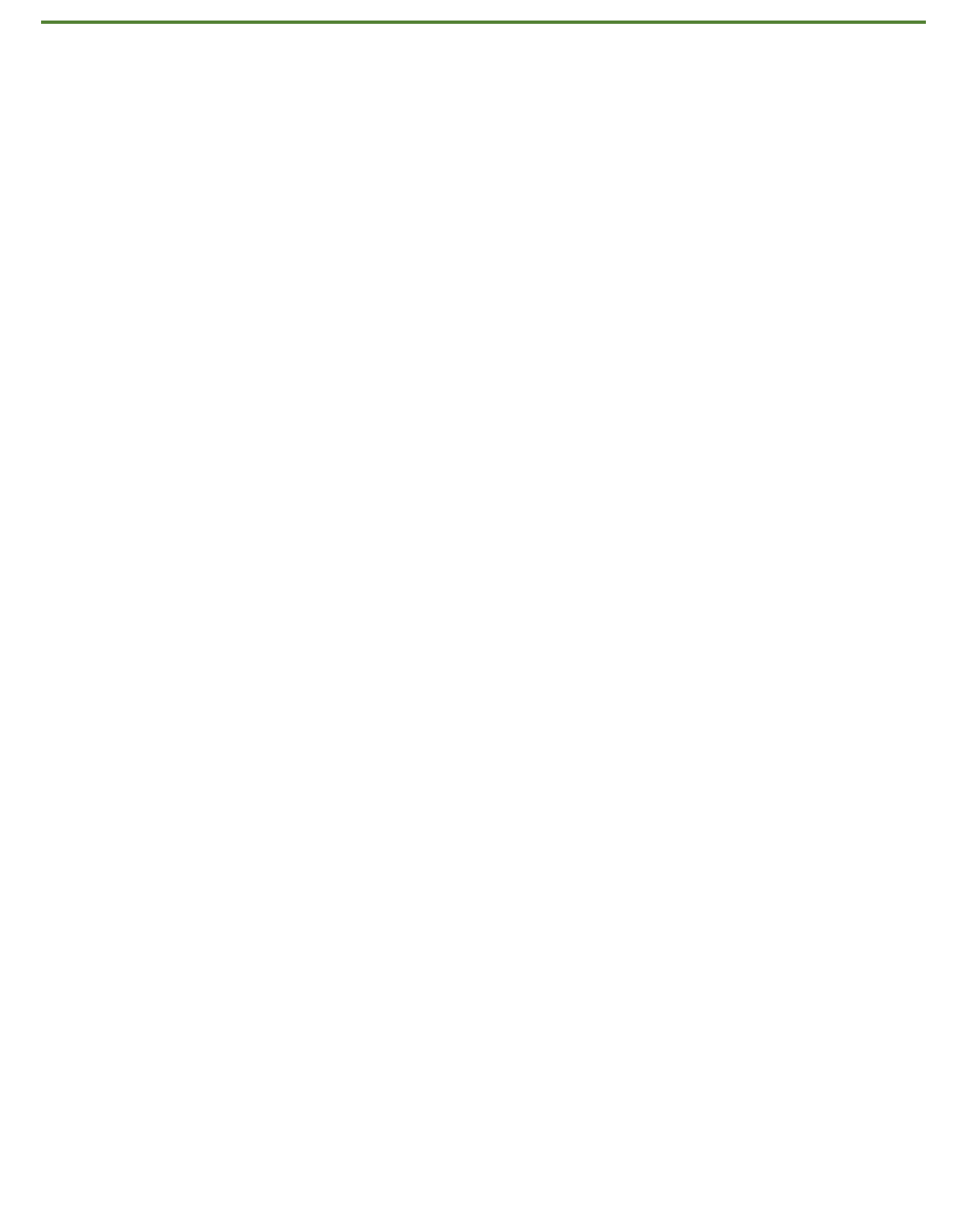

**Certificate of Analysis**

**Company: Welliva Customer ID:** 210810-0 **Date Sampled: Analyst:** CDF

PO Box 3324 **Lot: Report Date:** 8/20/2021 Burlington, VT 05408 **Matrix: Date Analyzed:** 8/16/2021 **Grower License #:** NA **Date Received: Report ID:** C210816AH 8/16/2021 Sample ID: Z-Time Sleep Lot: 821-ZTS Matrix: Oil Date Sampled: NA

**Plate Count Summary**

| <b>Microbial Profile</b>                    | <b>3M Petrifilm</b><br>Reference # | $LOQ$ (cfu/g) | Plate Count (cfu/g) |
|---------------------------------------------|------------------------------------|---------------|---------------------|
| <b>Total Aerobic</b><br><b>Plate Count</b>  | 6400                               | 91            | <loq< td=""></loq<> |
| <b>Yeast and Mold</b><br><b>Plate Count</b> | 6407                               | 91            | <loq< td=""></loq<> |



Microbial Methodology: 3M™ Petrifilm Plates

cfu/g = colony forming units per gram

LOQ = The lowest quantity that this method can reliably detect. Any microbial growth that was not detected is assumed to be less than the stated LOQ (<LOQ).

Reagent Blanks: <LOQ for all analytes

This report shall not be reproduced except in full without approval of the laboratory. This is to provide assurance that parts of a report are not taken out of context. Results apply to the samples as received.

(802) 540-0148 laboratory@biadiagnostics.com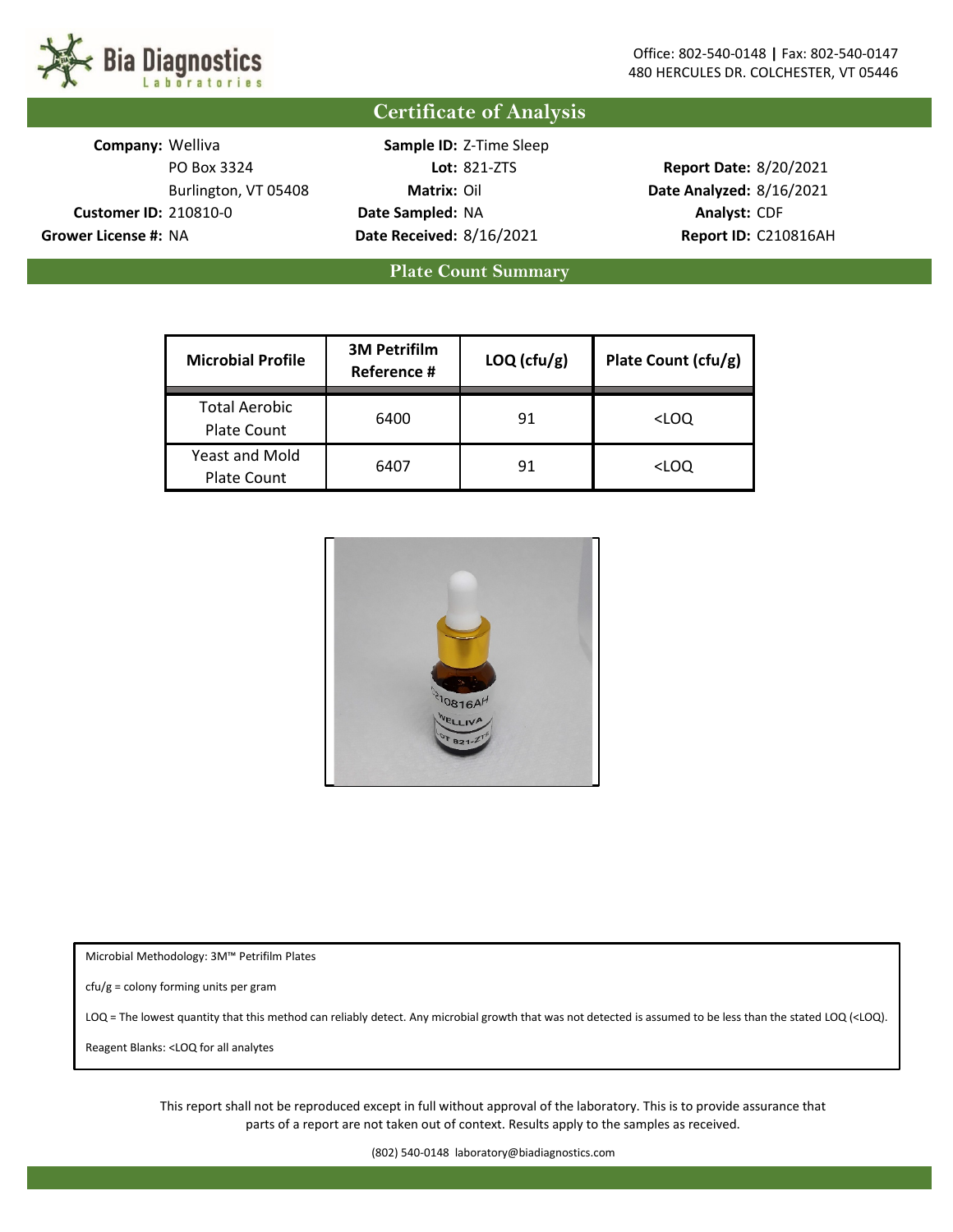## **Certificate of Analysis**

**Company: Welliva Customer ID:** 210810-0 **Date Sampled:** NA **Analyst:** SCG **Grower License #:** NA **Date Received:** 8/16/2021 **Report ID:** C210816AH

PO Box 3324 **Lot:** 821-ZTS **Report Date:** 8/20/2021 Burlington, VT 05408 **Matrix:** Oil **Date Analyzed:** 8/17/2021 Sample ID: Z-Time Sleep

## **Residual Solvents Summary**

| <b>Residual Solvent</b>   | $LOQ$ ( $\mu$ g/g) | Results $(\mu g/g)$ |  |
|---------------------------|--------------------|---------------------|--|
| 1,2-Dichloroethane        | 0.002              | $<$ LOQ             |  |
| <b>Benzene</b>            | 0.003              | $<$ LOQ             |  |
| Chloroform                | 0.006              | $<$ LOQ             |  |
| <b>Methylene Chloride</b> | 0.005              | $<$ LOQ             |  |
| <b>Trichloroethylene</b>  | 0.001              | $<$ LOQ             |  |
| <b>Acetone</b>            | 0.005              | $<$ LOQ             |  |
| <b>Acetonitrile</b>       | 0.002              | $<$ LOQ             |  |
| Propane                   | 0.005              | $<$ LOQ             |  |
| <b>Butane</b>             | 24.000             | $<$ LOQ             |  |
| <b>Ethanol</b>            | 0.036              | $<$ LOQ             |  |
| <b>Ethyl acetate</b>      | 0.014              | $<$ LOQ             |  |
| <b>Ethyl Ether</b>        | 0.225              | $<$ LOQ             |  |
| <b>Heptane</b>            | 1.500              | $<$ LOQ             |  |
| <b>Hexane</b>             | 0.023              | $<$ LOQ             |  |
| <b>Isopropyl Alcohol</b>  | 0.018              | $<$ LOQ             |  |
| <b>Methanol</b>           | 0.009              | $<$ LOQ             |  |
| Pentane                   | 22.500             | $<$ LOQ             |  |
| <b>Toluene</b>            | 0.005              | $<$ LOQ             |  |
| <b>Total Xylenes</b>      | 0.011              | $<$ LOQ             |  |

LOQ = The lowest quantity that this method can reliably detect. Any residual solvent that was not detected is assumed to be less than the stated LOQ (<LOQ).

Residual Solvent Methodology: Headspace Sampler, Gas Chromatography-Mass Spectrometry (GC-MS), using Perkin Elmer Clarus® SQ8 GC MS

Reagent Blanks: < LOQs for all analytes



This report shall not be reproduced except in full without approval of the laboratory. This is to provide assurance that parts of a report are not taken out of context. Results apply to the samples as received.

(802) 540-0148 laboratory@biadiagnostics.com